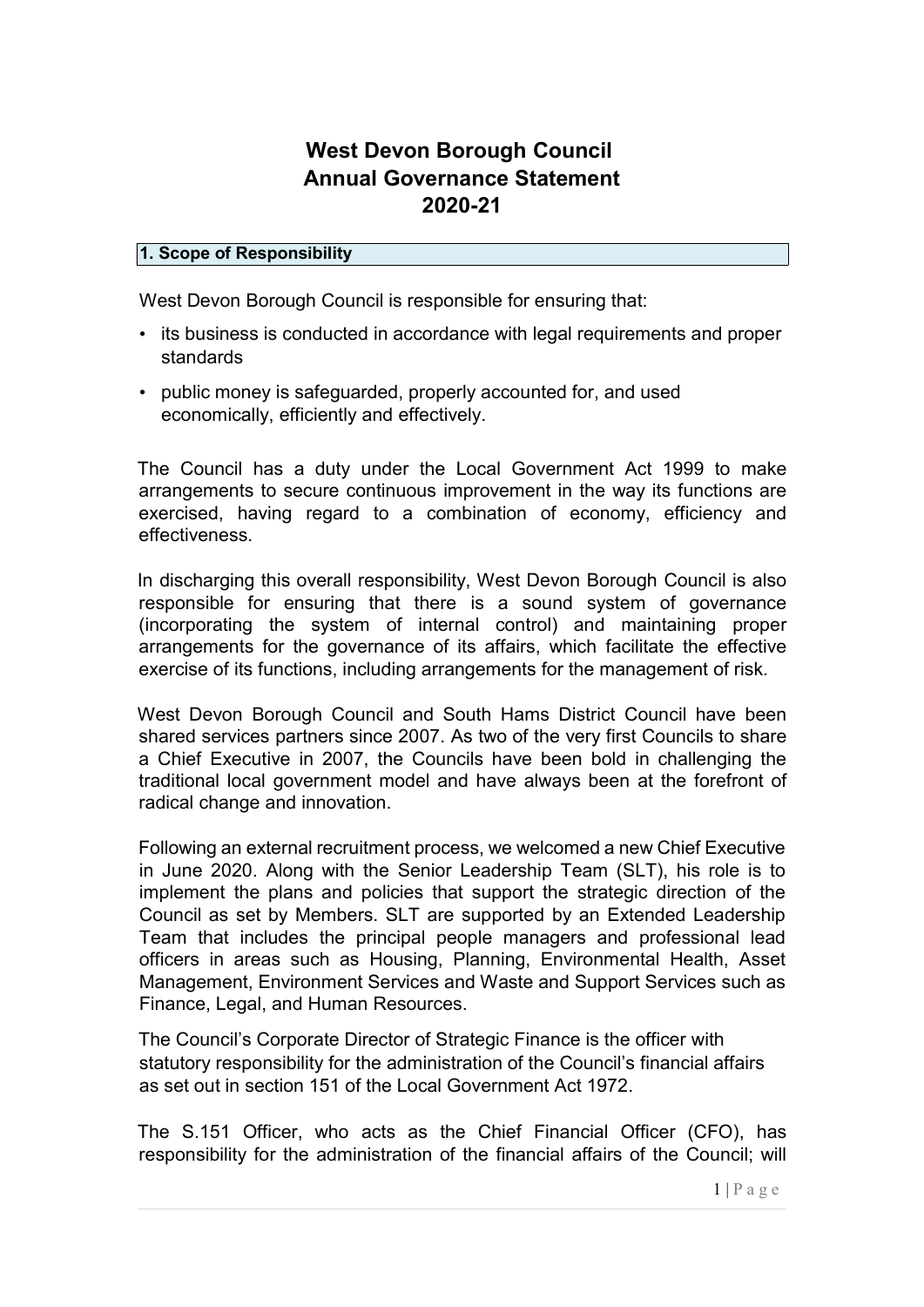contribute to the corporate management of the Council, in particular through the provision of professional financial advice; will provide advice on the scope of powers and authority to take decisions, maladministration, financial impropriety, probity and budget and policy framework issues to all Members and will support and advise Members and officers in their respective roles; and will provide financial information to the media, Members of the public and the community. (Constitution Article 10)

The CFO leads the promotion of good financial management including through the provision and publication of Financial and Contract Procedure Rules. The Council's S.151 Officer is a qualified accountant.

A review of the Council's arrangements against the CIPFA guidance on the Role of the Chief Finance Officer in Local Government has concluded that the recommended criteria have been met in all areas.

### 2. The Purpose of the Governance Framework

The governance framework comprises the cultural values, systems and processes used by the Council to direct and control its activities, enabling it to engage, lead and account to the community. The framework allows the Council to monitor the achievement of its strategic objectives and to consider whether appropriate, cost-effective services have been delivered.

A significant part of the framework is the Council's system of internal control which is designed to manage risk to a reasonable level. It cannot eliminate all risks of failure to achieve policies, aims and objectives and can therefore only provide reasonable and not absolute assurance of effectiveness. The system of internal control is based on an ongoing process designed to identify and prioritise the risks to the achievement of the Council's policies, aims and objectives, to evaluate the likelihood and potential impact of those risks being realised and to manage them efficiently, effectively and economically.

The governance framework was in place at West Devon Borough Council for the year ended 31 March 2021 and is expected to continue up to the date of approval of the Accounts by the Audit Committee.

This Statement explains how West Devon Borough Council has met the principles of the Chartered Institute of Public Finance & Accountancy (CIPFA) and Society of Local Authority Chief Executive's (SOLACE) Framework Delivering Good Governance in Local Government Guidance Notes for English Authorities 2016.

Included within this framework are seven core principles of governance: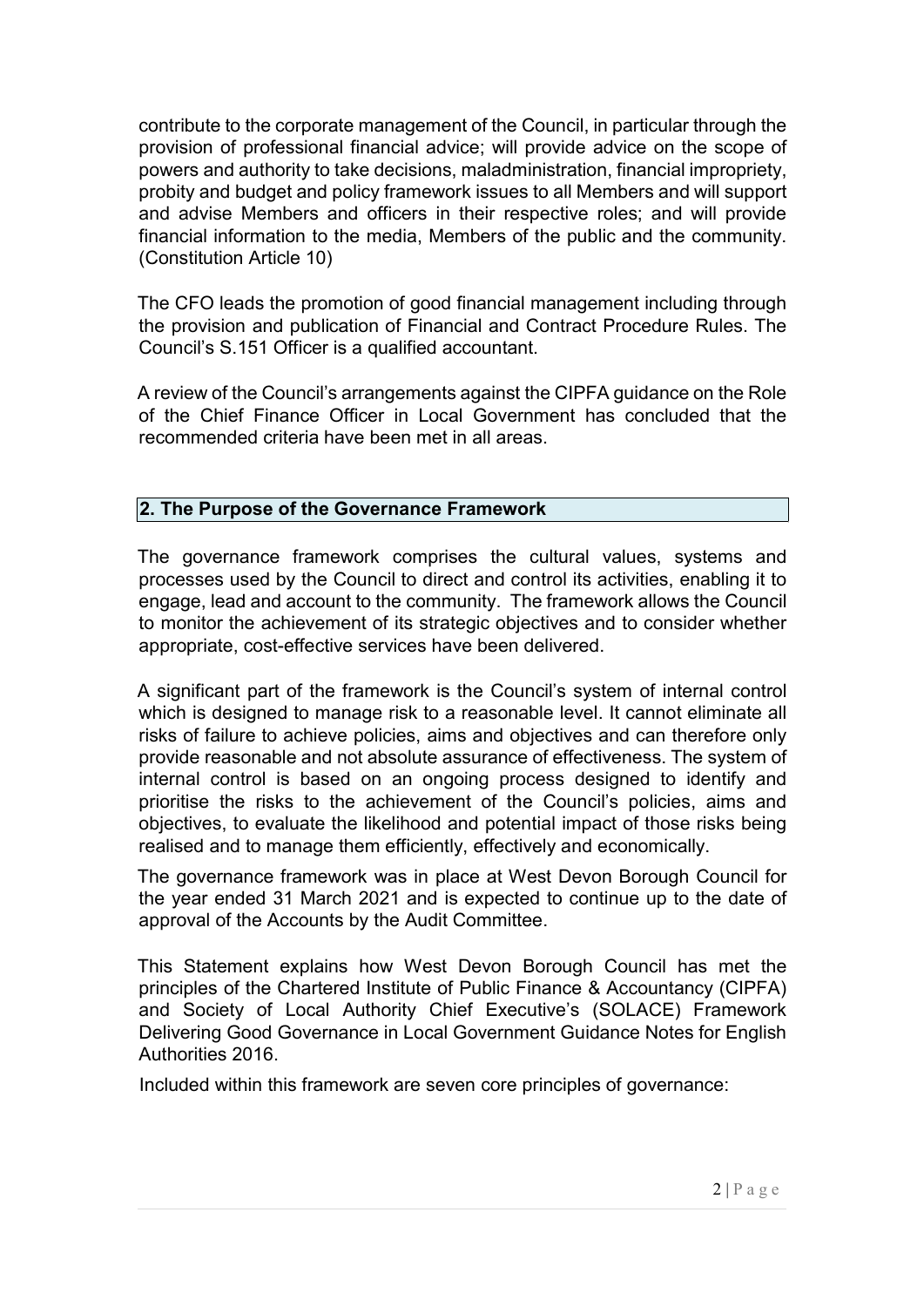### PRINCIPLE A

### Behaving with integrity, demonstrating strong commitment to ethical values, and respecting the rule of law

All Council decisions incorporate a legal implications section which are published on the Council's website. Officers and Members receive support from Legal Services in considering legal implications and if specialist legal advice is required then the Council will engage external advisors. The Section 151 Officer and Monitoring Officer have specific responsibility for ensuring legality, for investigating any suspected instances of failure to comply with legal and financial requirements and for reporting any such instances to Members.

In addition the Council undertakes the following to ensure a strong commitment to ethical values and behaving with integrity:

- Staff are assessed against a set of key behaviours (known as 'IMPACT') to establish the right values and culture
- In order to promote ethical behaviours amongst Members and Officers, the Council has a number of policies such as those relating to procurement, whistleblowing, counter fraud and anti-money laundering. Through the Council's induction programme, employees are required to read the Employee Code of Conduct and confirm that they have understood the content. Any suspected cases of fraud, corruption and non-compliance with policy are investigated by the Council's Internal Audit Team.
- The Council has effective counter fraud and anti-corruption arrangements which are maintained in accordance with the Code of Practice on Managing the Risk of Fraud and Corruption (CIPA, 2014). Our anti-fraud and corruption policies are maintained in line with the code. The Council also participates in the National Fraud Initiative (NFI).
- The Council's whistle-blowing policy, known as the Confidential Reporting Policy, is available to all staff on the Council's Intranet (including Frequently Asked Questions) and is also publicised internally on an occasional basis to maintain its profile. It was last reviewed and adopted by Members in July 2016 and is reviewed annually (along with the Council's regulatory framework) by the Statutory Officers' Panel and remains fit for purpose.
- The Council's Constitution also defines the roles of Members and officers. Part 5 of the Constitution includes a Protocol on Councillor / Officer Relations. The Protocol is a guide to Members and Officers in their dealings with each other, and applies equally to co-opted Members of Council bodies in their dealings with officers where appropriate.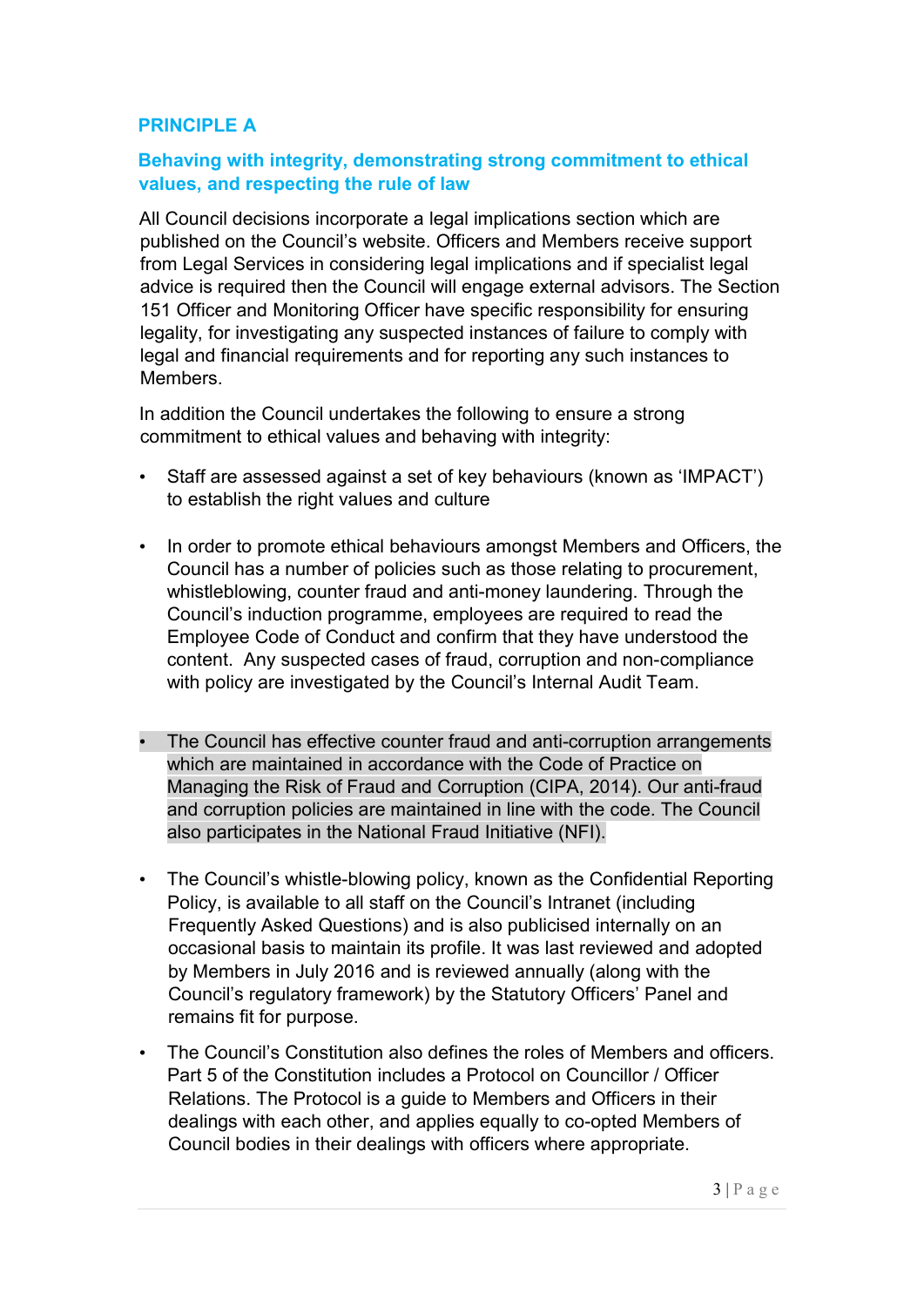- There are codes of conduct in place for Members and Officers which include arrangements for registering interests and managing conflicts of interest. The Officers' Code of Conduct was reviewed and agreed with the Unions in 2017-18. A Members' Code of Conduct is in place and is fit for purpose but is due for review on the conclusion of the Local Government Association's consultation (and issue of) a new model code of conduct.
- The Standards Committee is responsible for overseeing the Members' Code of Conduct and good governance by Members and its terms of reference are set out in the Constitution.
- There is an effective Audit Committee in place with clear terms of reference, which oversees internal and external audit, the Constitution, Risk Management and regulatory policies.
- The Council has continued to operate a robust information governance regime. Information security breaches are reported to the Data Protection Officer (DPO) on a regular basis and are investigated by an officer within the Governance Directorate, with a report to the Information Commissioner where required. Information governance policies and procedures are reviewed and approved by the Information Governance Group on a regular basis. During 2020/21, the Council has appointed a dedicated Information Governance lead to oversee Data Protection and Information Management
- During the year, the Council commenced a review of the democratic decision making process including frequency and timing of meeting, public participation in committee meetings and a review of Member working groups. This review will conclude in 2021/22.
- Annual IT health checks are undertaken which are conducted by accredited external security specialists. These are commissioned standard tests of system security, designed to assess our suitability for connection to government networks. Overall the security posture of the external network infrastructure was found to be excellent.
- There has been a significant focus on ensuring that the Council maintained good governance through the pandemic. This included transitioning all Committee meetings to online with public participation being maintained.

#### PRINCIPLE B

#### Ensuring openness and comprehensive stakeholder engagement

All Council business is conducted in public unless legislation deems it appropriate for it to be considered in private.

During 2020/21, all Committee and Council meetings were required to be held online in accordance with emergency Covid-19 powers. This meant that attendance by the public was by pre-arrangement only, for example where we know that they have requested to ask a question. All public meetings were streamed online for anyone to watch with papers available in advance on the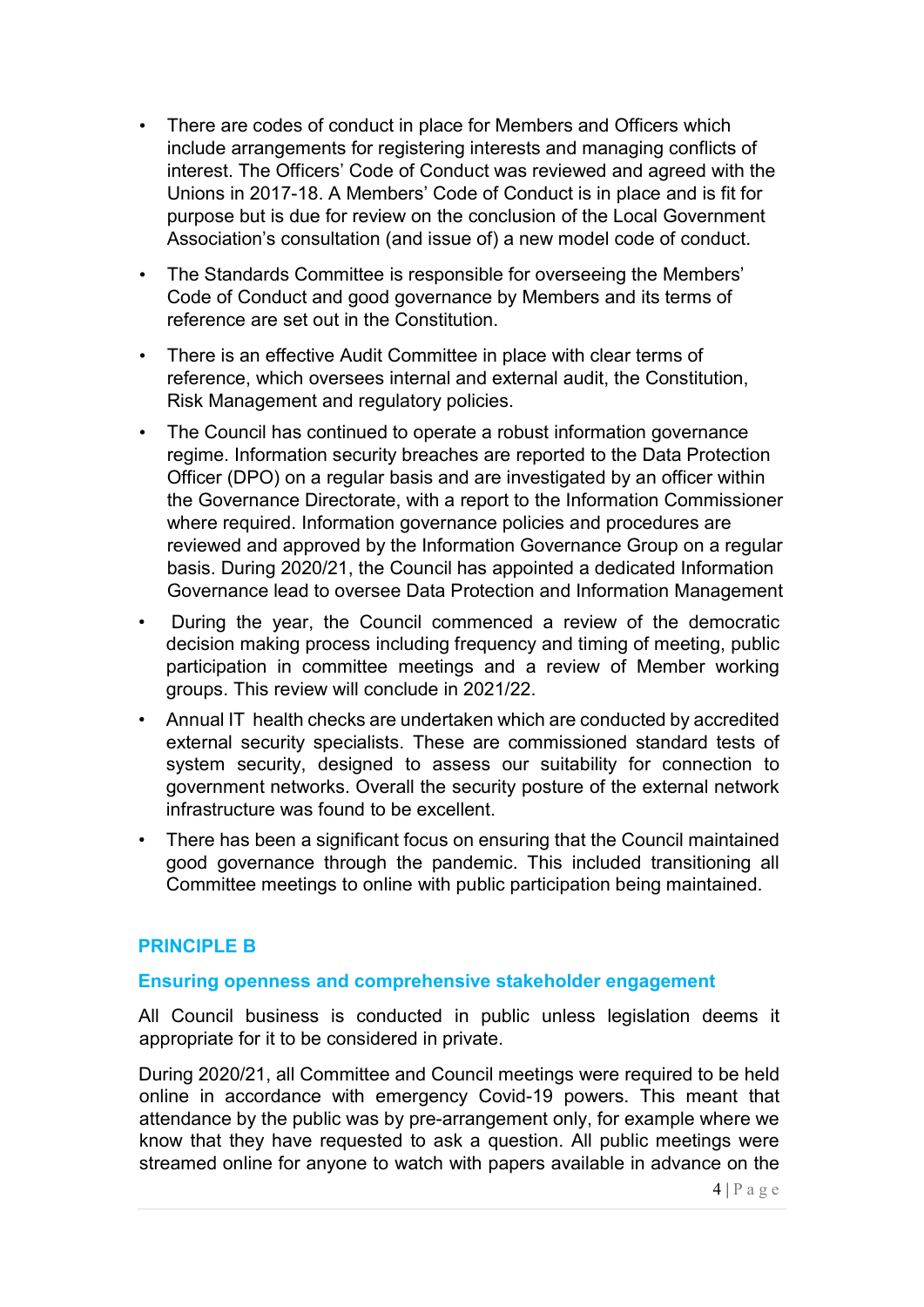Council's website (save where 'Exempt' under the Local Government Act 1972 following formal evaluation of the public interest).

The Council undertakes the following to ensure openness and comprehensive engagement:

- Publishes consultations and surveys on the Council website and uses a consultation checklist based on the Gunning Principles to structure consultations to ensure good communication guidelines are adhered to.
- Utilises social media on a daily basis including Twitter, Instagram, Facebook, LinkedIn and YouTube to provide instant information on Council services thus allowing for a free flow of comments from stakeholders.
- Uses dedicated Locality Engagement Officers to attend local events to canvas the opinions of stakeholders to help shape the delivery of Council services. This has however been impacted by the cancellation of many events and with social distancing and safe working practices implemented in response to Covid-19.
- Produces specific e-bulletins for various interest groups including Business, Housing, Neighbourhood Planning, etc.
- Publishes an Annual Report available on the Council website which openly demonstrates how Council resources are used.
- During 2020/21 the Council has developed and adopted a Consultation and Engagement Strategy setting out the principles that will guide our engagement in the future.

### PRINCIPLES C AND D

#### Defining, optimising and achieving outcomes

The Council has a number of strategic documents and plans that guide its approach to achieving its vision and ensuring that it remains financially sustainable. The Council's adopted Priorities are confirmed in Article 6 of the Constitution and again are published on the Council's website.

The Council's policies, aims and objectives are well established and monitored at various levels for example forward plans, annual service planning process and personal development reviews.

#### Corporate Strategy

On 10<sup>th</sup> September 2019, the Hub Committee considered a series of desired outcomes to support its Corporate Strategy which was recommended and approved by Council. Read the current Corporate Strategy here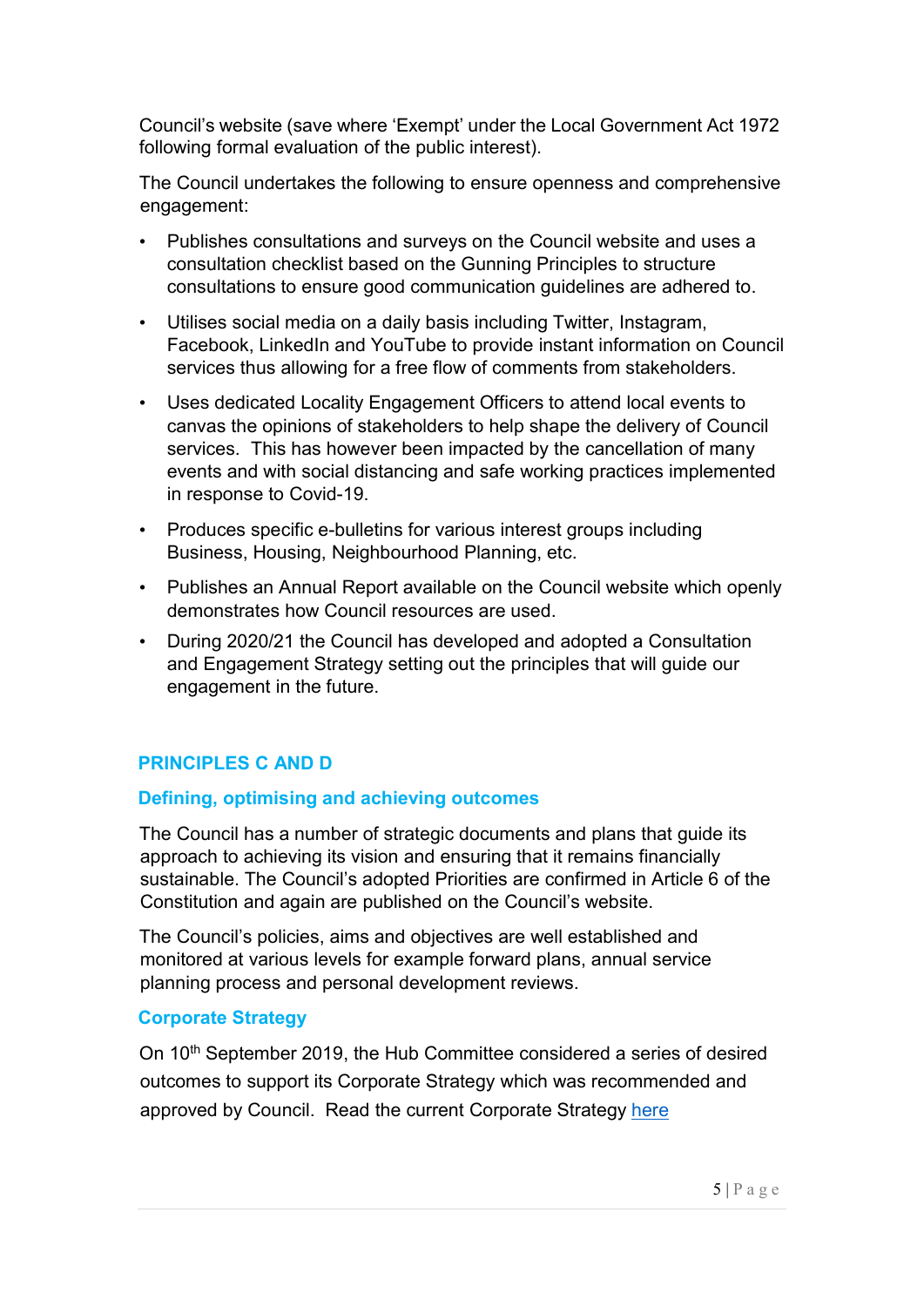Much has changed since the Strategy was adopted (change in Council Leadership, Brexit and Covid-19 impacts) and the Council have decided that the strategy must be updated to reflect how we will respond to these new challenges.

A draft Corporate Strategy 'A Plan for West Devon' was considered in July 2021 with a period of consultation scheduled during the summer. The Corporate Strategy can be found here. This was adopted in September 2021 and was accompanied by detailed delivery plans setting out how we will work towards the desired outcomes.

#### Annual Report for 2020/21

The Council's Annual Report sets out the Council's key achievements for 2020/21. This year's Annual Report is shorter than usual and places a significant emphasis on the Covid-19 response.

During 2021/22 the format and content of future Annual Reports will be reviewed in line with introduction of a new Performance Management Framework

The 2020/21 Annual Report can be seen here

#### Partnerships and Governance

 The Council has a number of strong partnerships that help to deliver our Strategic Priorities. Regular updates are provided by key partnerships to Members with them being provided either formally to the Overview and Scrutiny Committee or informally through the weekly Member Bulletin.

 During 2021-22, a mapping of key partnerships will be undertaken to support the delivery of our emerging Corporate Strategy and a Partnerships Framework implemented to clearly set out the governance arrangements for partnerships.

### PRINCIPLE E

#### Developing capacity and capability

Through regular staff briefings, e-bulletins, team meetings and an online staff appraisal system, West Devon and South Hams ensure that all staff understand Corporate priorities and how their work contributes to their delivery.

The Councils have a staff appraisal scheme, complimented by a Learning and Development Strategy that places the opportunity for individuals to continually improve at its heart. It gives everyone the opportunity to evidence both what they do and how they do it, to seek professional and personal guidance and support, and to identify any learning and development needs.

The Councils are committed to providing opportunities for young people and have an apprenticeship scheme, and participates in the Government's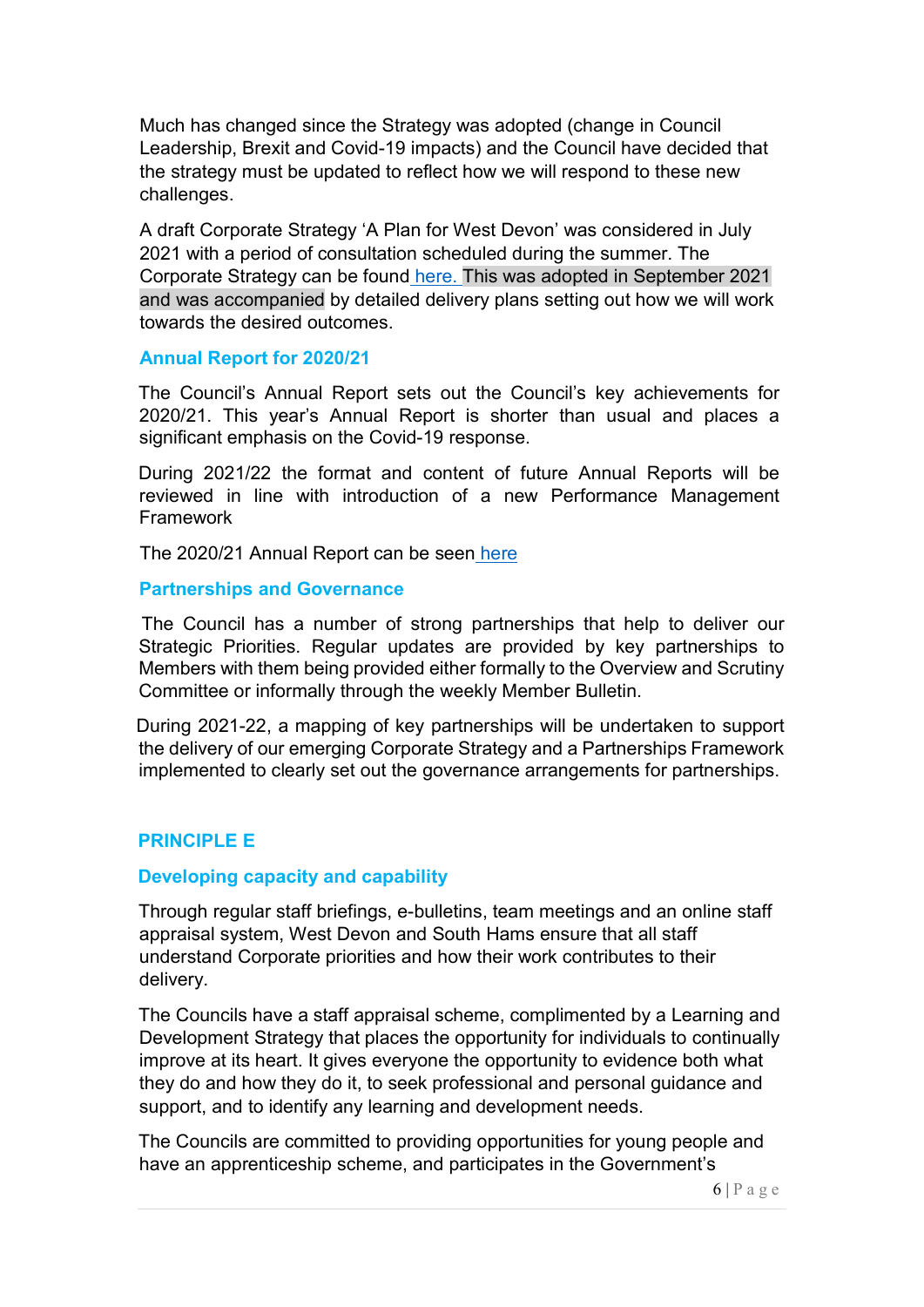Kickstart scheme that provides work placement opportunities for young people who are out of work or education.

The Council also undertakes the following to develop capacity and capability:

- Delivers an induction programme for Officers and Members
- Provides a Member training and development programme

• Promotes to staff the use of "Learning Pool" an extensive online learning resource

• Delivers focused training on specific issues (e.g. complaints, data protection)

• Delivers a rolling development programme for supervisory staff

• Works in partnership with local authorities and other bodies to achieve economies of scale

• Conducts a staff survey to gauge employee satisfaction and assist in improving how the organisation performs. The survey results have shown significant improvement over the past 4 years.

• The Council holds an annual Staff Awards ceremony to recognise outstanding performance, and highlights compliments paid to staff from customers and colleagues in the weekly staff bulletin

During 2021/22, there will be a refocus on ensuring a clear 'golden thread' of individual objectives to our corporate priorities so that every member of staff is able to clearly see how they contribute to our overall successes.

# PRINCIPI F F

### Managing risks and performance

There is a culture of risk ownership and management throughout the Council with Strategic Risks being logged centrally and are updated regularly. Additionally during this year where the risk profile of the Council and its services was changing at pace in response to the global pandemic, detailed analysis of service risks was carried out on a regular basis by the Incident Management Team. This team met three times a week throughout the year for short, focused discussions on risks and progressed mitigations.

For each risk, the uncertainties are identified, along with the consequences, likelihood of occurrence and strategic impacts that would result. The Council's Senior Leadership Team review the corporate risk log quarterly and updates are reported to Elected Members via the Audit Committee on a biannual basis.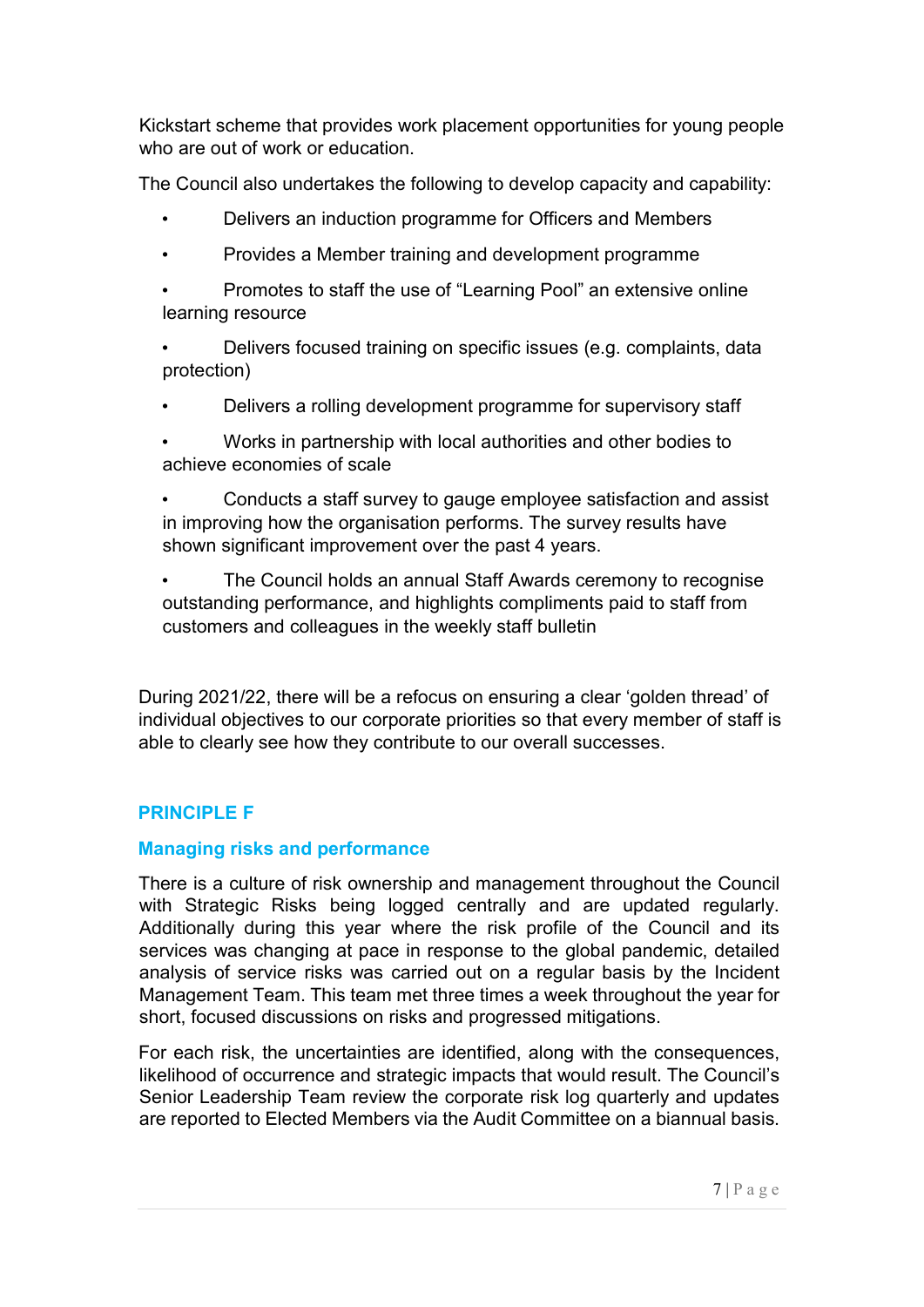Elected Members also have the opportunity to raise concerns with the mitigating actions being taken by officers and can suggest new risks for consideration.

The pandemic significantly impacted the 2020/21 risk register, with most risks being directly or indirectly negatively impacted by Covid-19. An Incident Management Team was formed in March 2020 to oversee impacts on the Council and to implement mitigations.

Throughout the year, the Incident Management Team have continued to monitor and identify risks and implement mitigations, meeting three times a week to consider impacts. The Incident Management Team have had a clear escalation route to the Senior Leadership Team when additional governance and mitigations are required.

The Statutory Officers' Panel has important links with the Audit Committee and the Overview & Scrutiny Committee. It has a rolling programme of works which are set out in a Forward Plan.

All Committee reports include a reference where relevant to the potential impact on the Council's priorities and corporate strategy themes, and address as appropriate any financial, staffing, risk, legal and property implications, and are monitored by appropriate senior officers (including the S151 Officer and the Monitoring Officer).

With regards to managing performance throughout the year we have continued to maintain performance to meet the needs of our customers.

We have systematically reviewed areas of poor performance, streamlined processes, embedded new IT solutions and delivered staff training.

To manage performance the Council ensures the following:

• Continuous managerial review of services to ensure continuous improvement and the economic, effective and efficient use of resources

Financial management arrangements, where managers are responsible for managing their services within available resources and in accordance with agreed policies and procedures. Quarterly budget monitoring reports are presented to the Hub Committee.

Active performance management arrangements including regular reports to Overview & Scrutiny Committee and Development Management Committee on performance measures

• A robust complaints/ compliments procedure is in place and is widely publicised, with the Ombudsman's Annual Report being reported to the Overview and Scrutiny Committee

• Freedom of Information requests are dealt with in accordance with established protocols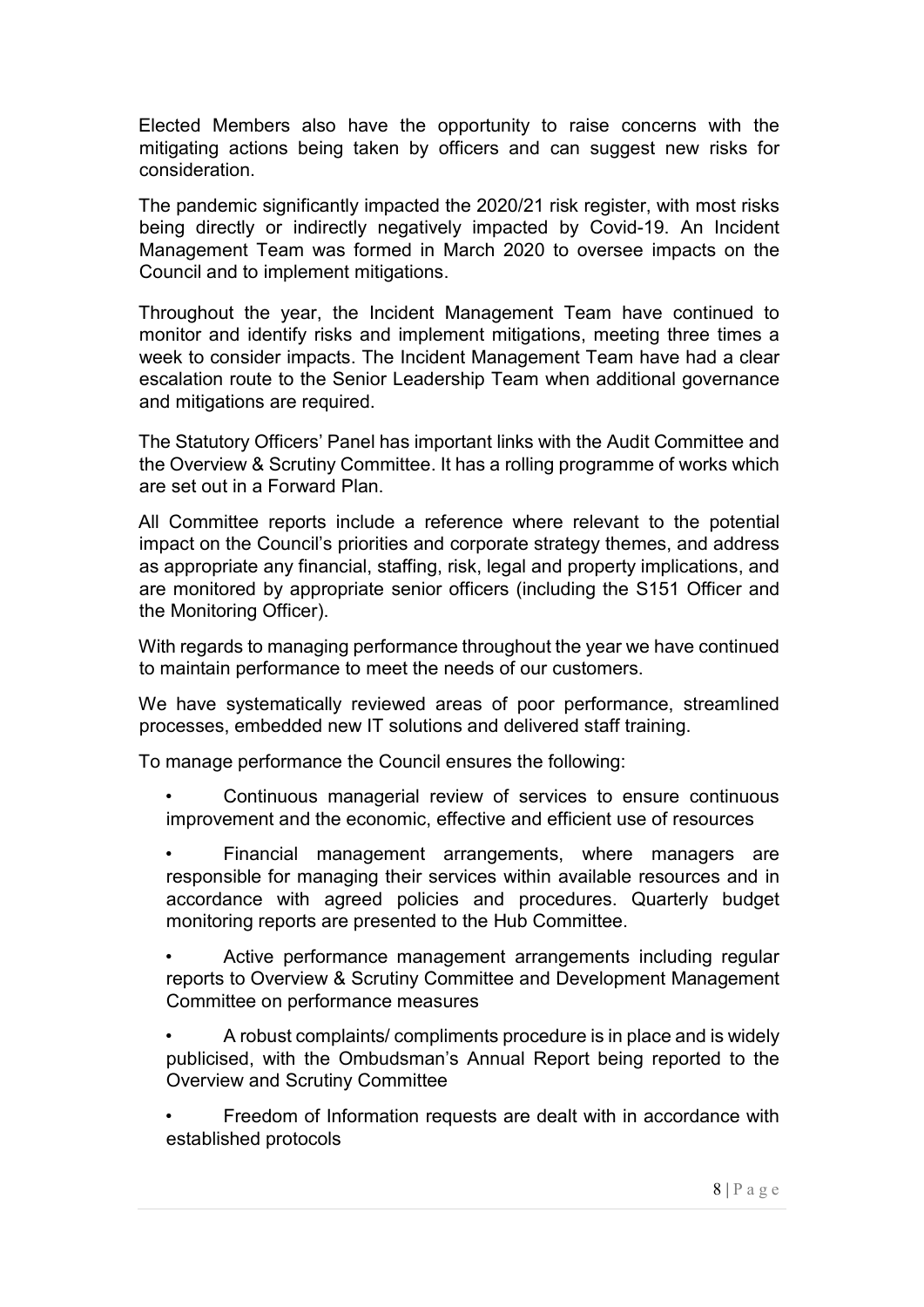### PRINCIPLE G

### Implementing good practices in transparency, reporting, and accountability

The Council follows the Government Communication Service guidance on providing clear and accurate information and has a number of measures in place to demonstrate transparency and accountability.

The Audit Committee meets five times a year and its role is to provide an oversight of the financial reporting and audit processes plus the system of internal controls and compliance with laws and regulations.

The Council also has two internal audit staff managed by the Devon Audit Partnership who provide an opinion on the internal control environment and governance processes. In March 2019 (Minute AC39), it was recommended to Council for West Devon to join the Devon Audit Partnership as a 'nonvoting' partner from 1 April 2019. This was approved by Council in March 2019 with the Council joining the partnership as a nonvoting partner from 1 April 2019.

Four applications for exemptions to Contract/Financial Procedure Rules were received in the year, two were approved, one remains a draft and the final was cancelled.

External audit was provided by Grant Thornton for 2020/21 and in October 2021 they reported that no significant weaknesses were identified for:-

- Improving economy, efficiency and effectiveness
- Governance
- Financial sustainability

To further ensure transparency the Council undertakes the following:

- Provide training to Members on the Overview and Scrutiny Committee on effective scrutiny practices
- Ensure all Member decisions are formally minuted
- Publishes all Council decisions online together with background reports
- Produces an Annual Report detailing Council performance and spend

### Process for maintaining and reviewing effectiveness of the Council's Governance arrangements

The Council has responsibility for conducting, at least annually, a review of the effectiveness of its governance framework including the system of internal control. This responsibility is in practice carried out by Senior Managers, with the Chief Executive informing the Hub Committee of any significant matters warranting their attention. The Council ensures the delivery of services in accordance with Council policies and budgets, which includes long term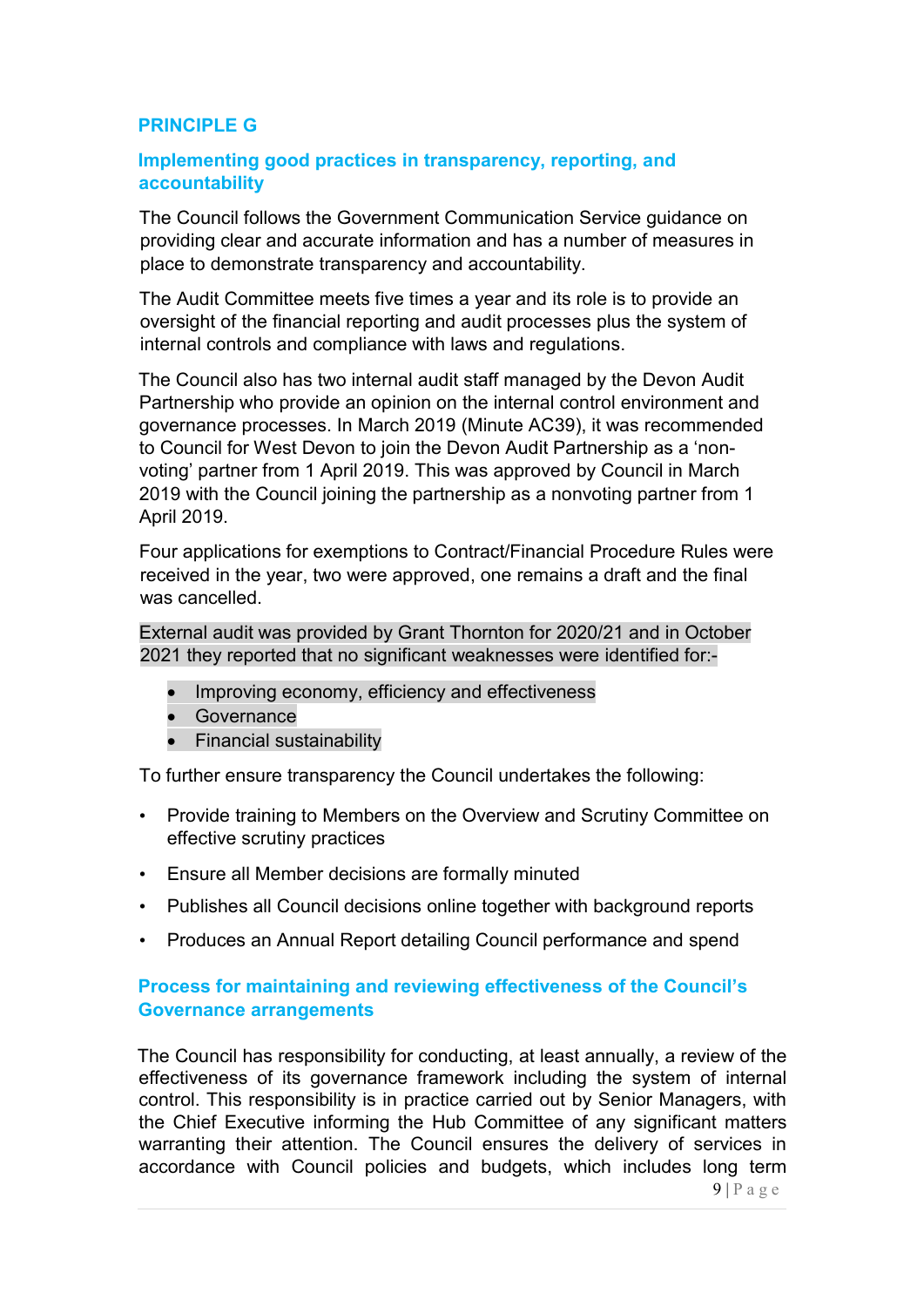financial planning, good financial management and ensuring up to date risk management across the Council. The Overview and Scrutiny Committee is responsible for performing a review function and will be considering their 2020/21 Annual Report at their meeting on 5<sup>th</sup> October 2021 which will set out the work programme they have considered for the previous 2020/21 year.

### The Audit Committee

The Audit Committee has a specific role in relation to the Council's financial affairs including the internal and external audit functions and monitors the internal workings of the Council (broadly defined as 'governance'). It is responsible for making sure that the Council operates in accordance with the law and laid down procedures and is accountable to the community for the spending of public money. The Audit Committee will provide:-

- i) independent assurance of the adequacy of the risk management framework and the associated control environment
- ii) independent scrutiny of the Council's financial and non-financial performance to the extent that it affects the Council's exposure to risk and weakens the control environment
- iii) oversees the financial reporting process.

The review of effectiveness of the system of internal control is informed by three main sources: the work of Internal Audit; by managers who have responsibility for the development and maintenance of the internal control environment; and also by comments made by external auditors and other review agencies/inspectorates.

#### Internal Audit

The Council's responsibility for maintaining an effective internal audit function is set out in Regulation 6 of the Accounts and Audit Regulations 2011. This responsibility is delegated to the S151 Officer.

The Internal Audit Shared Service Team operates in accordance with best practice professional standards and guidelines. It independently and objectively reviews, on a continuous basis, the extent to which the internal control environment supports and promotes the achievement of the Council's objectives and contributes to the proper, economic, efficient and effective use of resources. All audit reports go to the Senior Leadership Team who agree any recommendations. Members receive an annual report of internal audit activity and approve the annual audit plan for the forthcoming year.

The Internal Audit annual report for 2020/21 was considered by the Audit Committee on 29<sup>th</sup> June 2021. The report contains the Head of Internal Audit's Opinion for the 2020/21 year which is that of "Reasonable Assurance" on the adequacy and effectiveness of the Authority's internal control framework.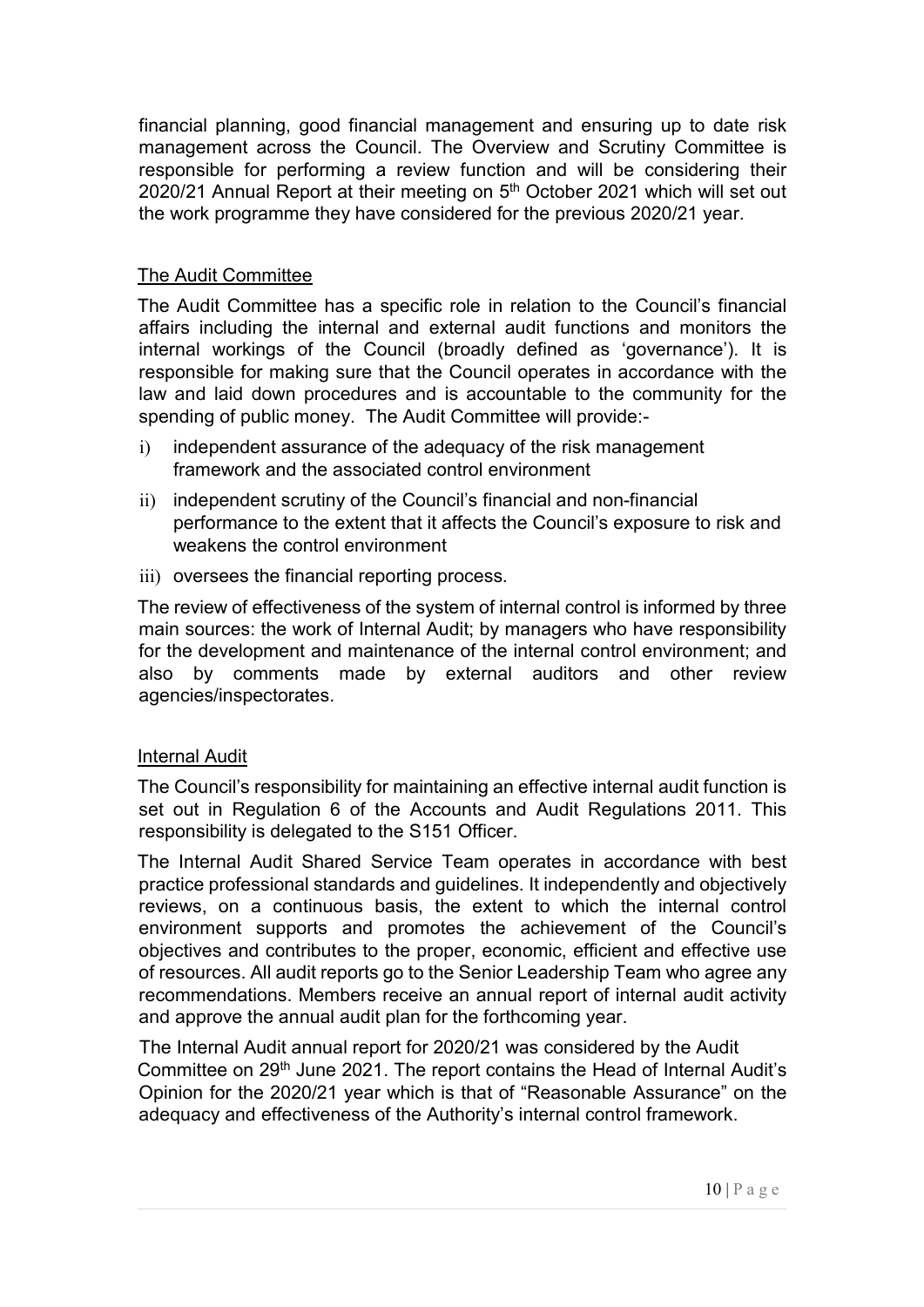The Covid-19 pandemic impacted on the ability of the Internal Audit Team to carry out the full planned programme of audits with 70% of planned Audits being carried out. This was primarily due to the involvement of the audit team on supporting the delivery of Government business support grants related to the pandemic.

### Senior Managers

Individual managers are responsible for establishing and maintaining an adequate system of internal control within their own sections and for contributing to the control environment on a corporate basis. There are a number of significant internal control areas which are subject to review by internal audit. All managers acknowledge their responsibilities and confirm annually that they have implemented and continuously monitored various significant controls.

### External auditors and other review agencies/inspectorates

Our external auditors (Grant Thornton) have issued their 'Audit Findings report' for 2020/21 in October 2021, which will be considered by the Audit Committee at their meeting on 2nd November 2021.

Grant Thornton anticipate issuing an unqualified audit opinion for the 2020/21 Statement of Accounts, following the Audit Committee meeting on 2nd November 2021.

Their audit approach was based on a thorough understanding of the Council's business and was risk based and in particular included:

- an evaluation of the Council's internal controls environment, including its IT systems and controls; and
- substantive testing on significant transactions and material account balances, including the procedures outlined in their report in relation to the key audit risks.

### Value for Money (VFM) arrangements

Grant Thornton's Value for Money work has provided a commentary on the work Grant Thornton have undertaken to address the key elements of governance, financial sustainability and how to improve economy, efficiency and effectiveness.

Grant Thornton have completed their VFM work which is summarised on Page 19 of the Audit Findings report and their detailed commentary is set out in the separate Auditor's Annual report.

Grant Thornton have concluded that the Council has made proper arrangements for securing economy, efficiency and effectiveness in its use of resources.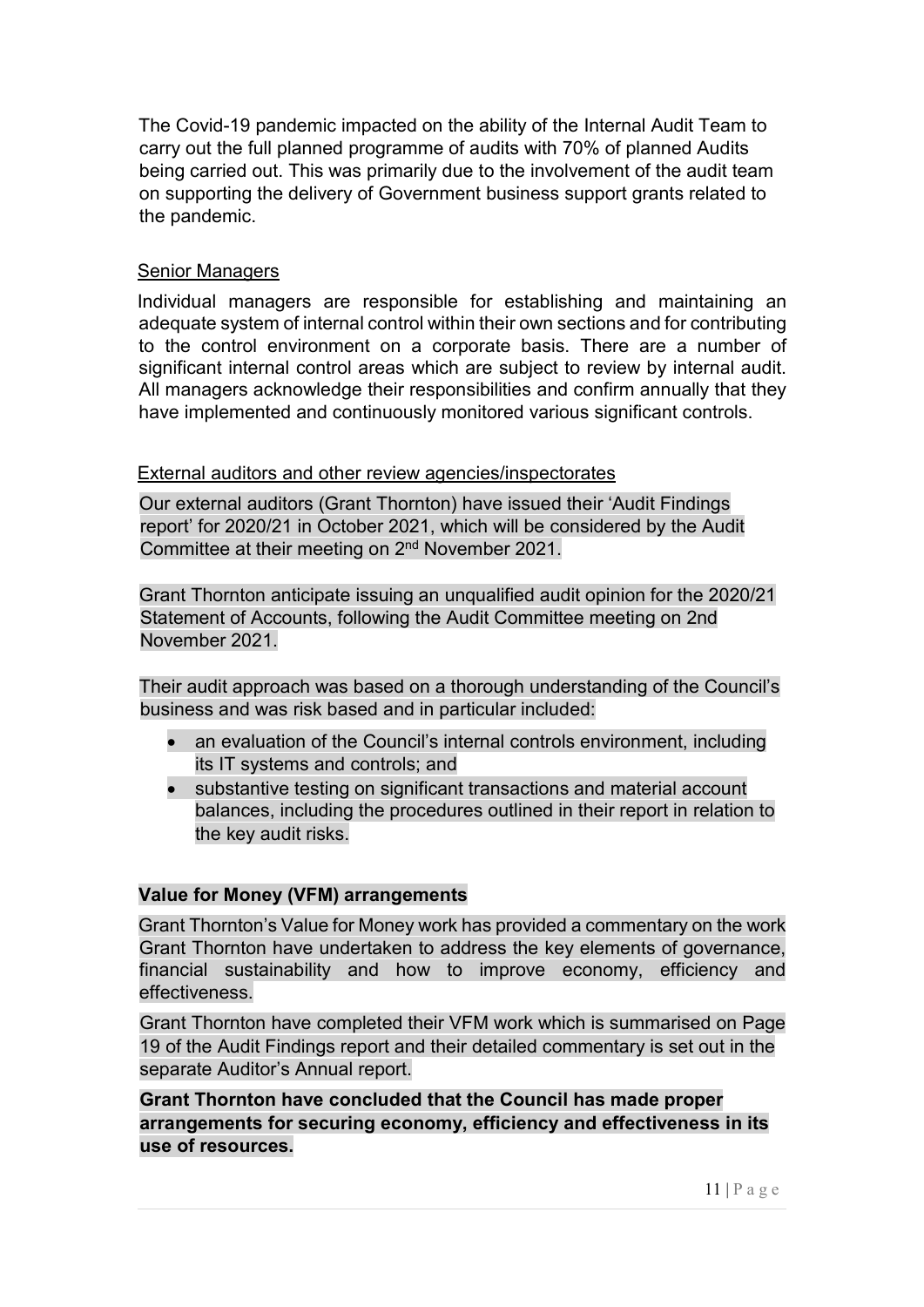## Significant Governance Issues

The following action plan has been drawn up to address the weaknesses identified and ensure continuous improvement of systems or to deal with governance issues:

| Issues and action plan from the System of Internal Control                                                                                                                                                                                                                                                                                                                                                                                                                                                                                                          |                                                                                                                                                                                                                                                                                                    |                                                                  |  |
|---------------------------------------------------------------------------------------------------------------------------------------------------------------------------------------------------------------------------------------------------------------------------------------------------------------------------------------------------------------------------------------------------------------------------------------------------------------------------------------------------------------------------------------------------------------------|----------------------------------------------------------------------------------------------------------------------------------------------------------------------------------------------------------------------------------------------------------------------------------------------------|------------------------------------------------------------------|--|
| <b>Issue Identified</b>                                                                                                                                                                                                                                                                                                                                                                                                                                                                                                                                             | <b>Action to be Taken</b>                                                                                                                                                                                                                                                                          | <b>Responsible</b><br><b>Officer &amp; Target</b><br><b>Date</b> |  |
| <b>Financial Uncertainty</b><br>The Council has to be entirely independent<br>to fund all of its services on a net budget of<br>just over £7 million, as the Borough Council<br>no longer receives any main Government<br>Grant (Revenue Support Grant).<br>The Council has had a reduction in core<br>Government funding of £3million per year<br>since 2010.<br>The Council will prepare its Medium Term<br>Financial Strategy for the period covering<br>2022/23 to 2026/27 and this will be<br>presented to the Hub Committee at its<br>September 2021 meeting. | The Council will prepare its<br>Medium Term Financial<br>Strategy for the period<br>covering 2022/23 to 2024/25<br>and this will be presented to<br>the Hub Committee at its<br>September 2021 meeting,<br>alongside the Budget<br>Monitoring report for the first<br>few months of 2021/22.       | Director of Finance<br>September 2021                            |  |
| The Council will continue to respond to<br>national funding consultations and lobby<br>alongside other Devon Councils and national<br>organisations such as the District Councils'<br>Network for a multi-year financial settlement,<br>to aid long term strategic financial planning.<br>The Fair Funding Review and the re-setting<br>of the Business Rates baseline could be<br>deferred from 2022/23.                                                                                                                                                           |                                                                                                                                                                                                                                                                                                    | Director of<br><b>Strategic Finance</b><br>(ongoing)             |  |
| The Council is also awaiting further<br>Government announcements on the New<br>Homes Bonus funding. The Budget Gap<br>over the next two years is likely to be in<br>excess of £0.5million and work is already<br>underway to address this. Much will also<br>depend on the next Government financial<br>settlement for 2022/23 and confirmation on<br>funding items like Negative Revenue<br>Support Grant.                                                                                                                                                         | The Council will continue to<br>respond to national funding<br>consultations and lobby<br>alongside other Devon<br>Councils and national<br>organisations such as the<br>District Councils' Network for<br>a multi-year financial<br>settlement, to aid long term<br>strategic financial planning. |                                                                  |  |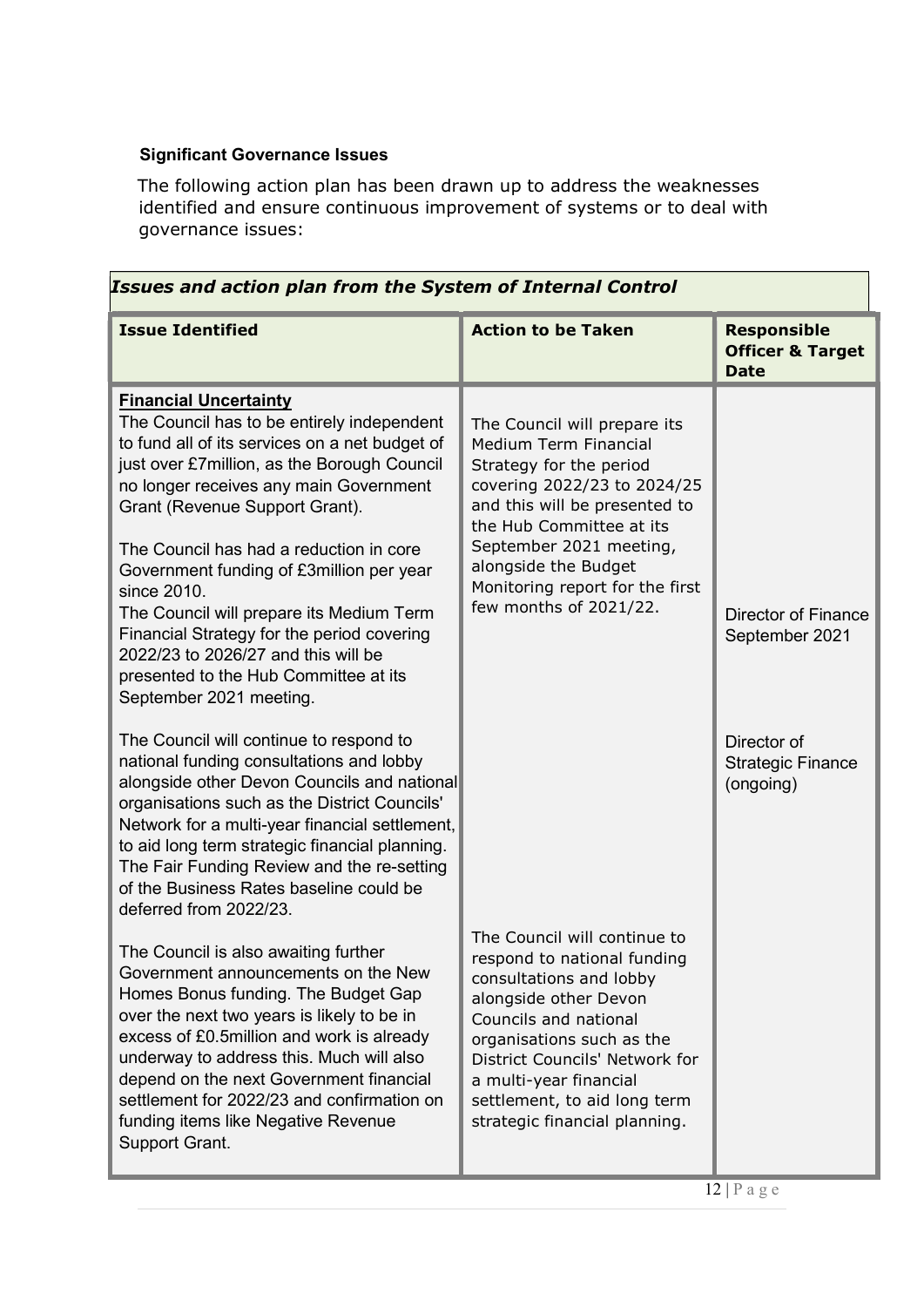| Issues and action plan from the System of Internal Control                                                                                                                                                                                                                                                                                                                                                                                                                                                                                                                                                                                                                                                                                                                                                                                                                                                                    |                                                                                                                                                                                                                                                                                 |                                                                                                                                                                                                                                                   |  |
|-------------------------------------------------------------------------------------------------------------------------------------------------------------------------------------------------------------------------------------------------------------------------------------------------------------------------------------------------------------------------------------------------------------------------------------------------------------------------------------------------------------------------------------------------------------------------------------------------------------------------------------------------------------------------------------------------------------------------------------------------------------------------------------------------------------------------------------------------------------------------------------------------------------------------------|---------------------------------------------------------------------------------------------------------------------------------------------------------------------------------------------------------------------------------------------------------------------------------|---------------------------------------------------------------------------------------------------------------------------------------------------------------------------------------------------------------------------------------------------|--|
| <b>Issue Identified</b>                                                                                                                                                                                                                                                                                                                                                                                                                                                                                                                                                                                                                                                                                                                                                                                                                                                                                                       | <b>Action to be Taken</b>                                                                                                                                                                                                                                                       | <b>Responsible</b><br><b>Officer &amp; Target</b><br><b>Date</b>                                                                                                                                                                                  |  |
|                                                                                                                                                                                                                                                                                                                                                                                                                                                                                                                                                                                                                                                                                                                                                                                                                                                                                                                               |                                                                                                                                                                                                                                                                                 |                                                                                                                                                                                                                                                   |  |
| <b>Business Continuity</b><br>On 29 <sup>th</sup> January 2019, the Hub<br>Committee considered a Business<br>Continuity Strategy and Work<br>Programme (Minute HC70). The<br>Management Strategy and Work Programme<br>was adopted.<br>During 2018/19, an Internal Audit review<br>noted that there were 'Fundamental<br>Weaknesses' primarily due to not ensuring<br><b>Business Continuity Plans were kept updated</b><br>(or missing). During 2019/20, a further review<br>noted that updated plans were now in place<br>and considered that the overall status had<br>improved to<br>'Improvements Required'<br>At the end of 2019/20, the leadership team<br>undertook an extensive review of our<br>business continuity arrangements along with<br>in depth planning sessions including<br>responding to a pandemic flu outbreak. This<br>put the Council in a good position to act<br>quickly in response to Covid19. | A work programme is in<br>place and will continue to be (Environmental<br>updated.<br><b>Incident Management Team</b><br>to continue to meet to<br>assess the business<br>continuity implications of<br>Covid-19 and the<br>anticipated additional<br>pressures over the summer | <b>Head of Practice</b><br>Health)/ Director<br>Customer<br>First<br>and<br><b>Support Services</b><br>Timescales as set<br>out in Work<br>Programme<br><b>Head of Practice</b><br>(Environmental<br>Health) / Head of<br>Strategy<br>August 2021 |  |
| <b>Covid-19 Response &amp; Recovery</b><br>The Covid-19 pandemic required the<br>Council to quickly take action to<br>ensure compliance with<br>government guidance. While the full<br>impact will not be understood for some<br>time, immediate impacts are being<br>considered and a recovery plan being<br>developed.                                                                                                                                                                                                                                                                                                                                                                                                                                                                                                                                                                                                      |                                                                                                                                                                                                                                                                                 |                                                                                                                                                                                                                                                   |  |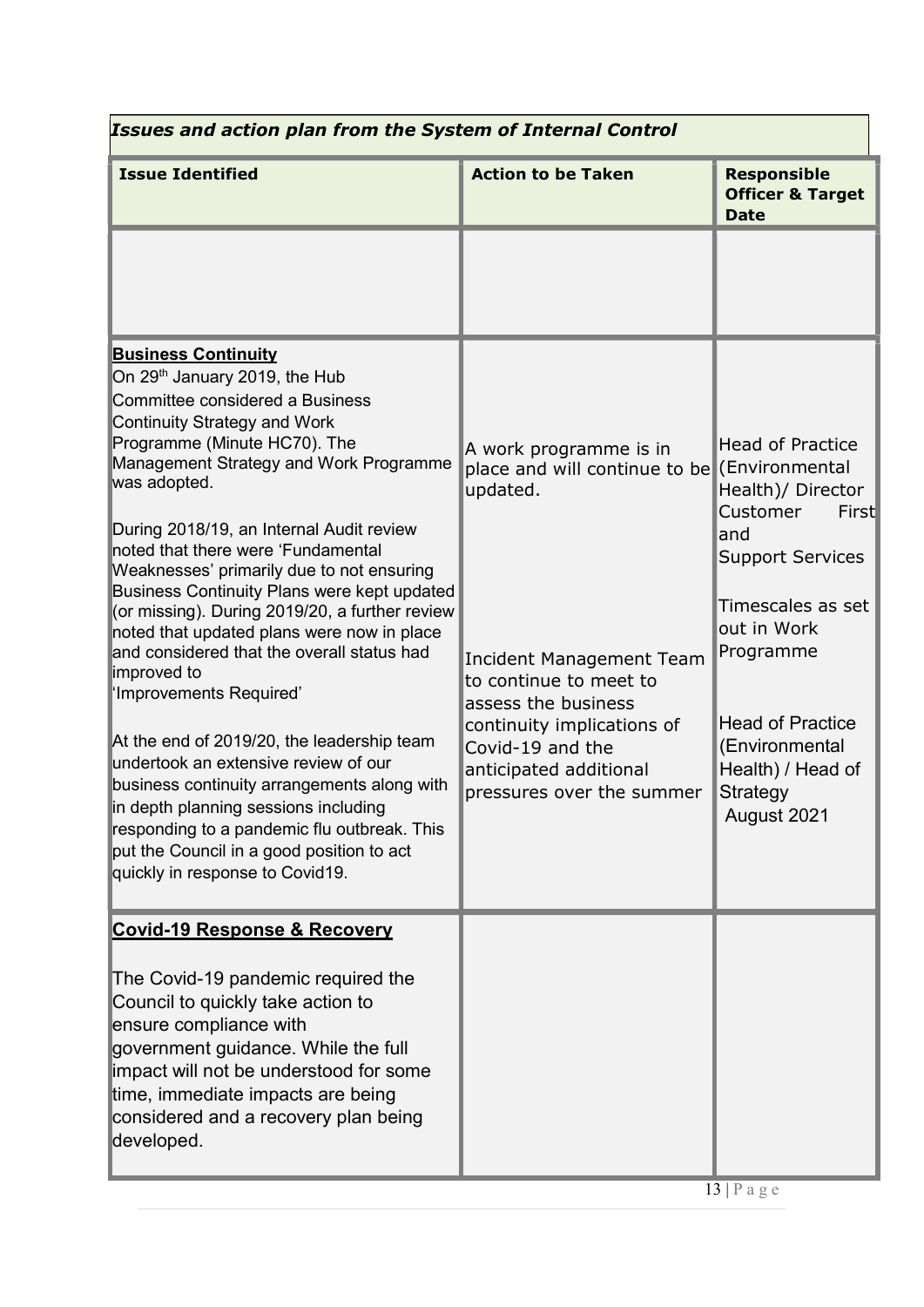| <b>Issues and action plan from the System of Internal Control</b>                                                                                                                                                                                                                                                                                                                                                                                                                                                                                                                    |                                                                                                                                                                                                          |                                                                                                                            |  |  |
|--------------------------------------------------------------------------------------------------------------------------------------------------------------------------------------------------------------------------------------------------------------------------------------------------------------------------------------------------------------------------------------------------------------------------------------------------------------------------------------------------------------------------------------------------------------------------------------|----------------------------------------------------------------------------------------------------------------------------------------------------------------------------------------------------------|----------------------------------------------------------------------------------------------------------------------------|--|--|
| <b>Issue Identified</b>                                                                                                                                                                                                                                                                                                                                                                                                                                                                                                                                                              | <b>Action to be Taken</b>                                                                                                                                                                                | <b>Responsible</b><br><b>Officer &amp; Target</b><br><b>Date</b>                                                           |  |  |
| The pandemic has significantly increased<br>the Councils risk profile in a number of<br>areas:-<br><b>Financial Sustainability</b>                                                                                                                                                                                                                                                                                                                                                                                                                                                   |                                                                                                                                                                                                          |                                                                                                                            |  |  |
| See 'Financial Uncertainty' issue at the<br>top of this table for update                                                                                                                                                                                                                                                                                                                                                                                                                                                                                                             |                                                                                                                                                                                                          |                                                                                                                            |  |  |
| <b>Impact on Business as Usual</b><br>activities<br>The Council is fortunate that it was<br>quickly able to require the majority of<br>its employees to work from home, even<br>ahead of formal government guidance.<br>This mitigated any spikes in sickness<br>absence or impact on service provision<br>in many areas in the first couple of<br>weeks of the lockdown. We have<br>however had to refocus areas such as<br>business rates and housing teams to<br>focus on the Business Grants scheme<br>and our Community Response. This has<br>had an impact on service delivery | Continue to monitor<br>resource demands as a<br>result of pandemic                                                                                                                                       | <b>Director</b><br><b>Customer Service</b><br>& Delivery with<br>support from<br>Incident<br>Management<br>Team<br>Ongoing |  |  |
| <b>Impact on Corporate Priorities</b><br>The Council has adopted its corporate<br>priorities and desired outcomes for the<br>period to 2023 based on its Medium<br>Term Financial Plan. Clearly the impact<br>of Covid-19 has had a significant impact<br>on the Council's ability to achieve its<br>desired outcomes and they have<br>therefore been reviewed.<br>A Corporate Strategy has been<br>developed during 2020/21 and was<br>adopted in September 2021.                                                                                                                   | Commence public<br>consultation on draft<br>Corporate Strategy, 'A Plan<br>for West Devon'.<br>Develop detailed delivery<br>plans for Corporate Strategy<br>in order for Council to<br>consider adoption | <b>Head of Strategy</b><br>August 2021<br>Director of<br>Governance /<br><b>Head of Strategy</b><br>September 2021         |  |  |
|                                                                                                                                                                                                                                                                                                                                                                                                                                                                                                                                                                                      |                                                                                                                                                                                                          | $14$   P a g e                                                                                                             |  |  |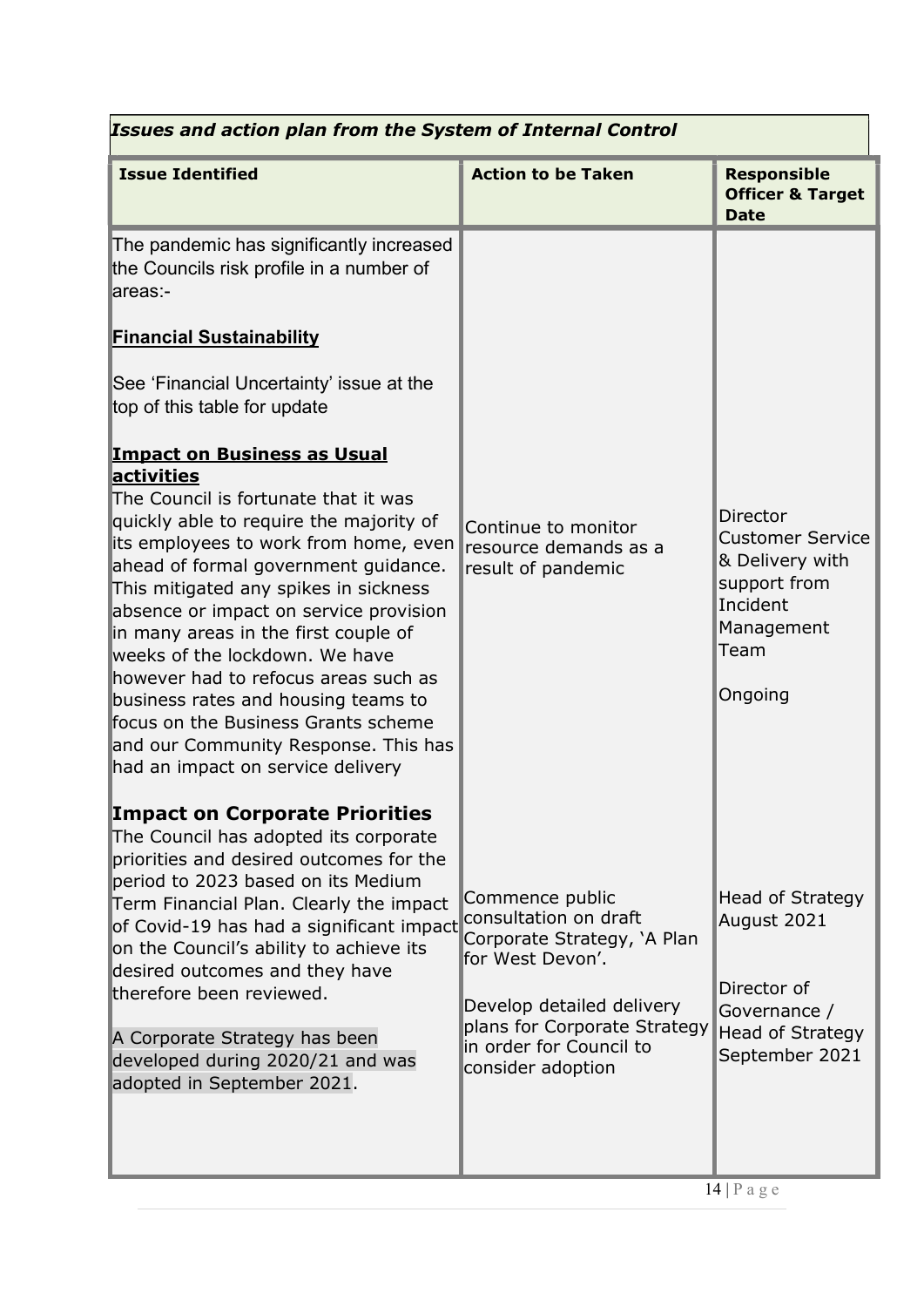| <b>Issues and action plan from the System of Internal Control</b>                                                                                                                                                                                                                                                                                                                                                                                                                                                                                                                                                                                                                                                                                                            |                                                                                                                                                                                                                       |                                                                                                                               |  |
|------------------------------------------------------------------------------------------------------------------------------------------------------------------------------------------------------------------------------------------------------------------------------------------------------------------------------------------------------------------------------------------------------------------------------------------------------------------------------------------------------------------------------------------------------------------------------------------------------------------------------------------------------------------------------------------------------------------------------------------------------------------------------|-----------------------------------------------------------------------------------------------------------------------------------------------------------------------------------------------------------------------|-------------------------------------------------------------------------------------------------------------------------------|--|
| <b>Issue Identified</b>                                                                                                                                                                                                                                                                                                                                                                                                                                                                                                                                                                                                                                                                                                                                                      | <b>Action to be Taken</b>                                                                                                                                                                                             | <b>Responsible</b><br><b>Officer &amp; Target</b><br><b>Date</b>                                                              |  |
| <b>Changes to Council Governance</b><br>arrangements<br>The Councils have been fortunate that<br>Officers and Members have been using<br>remote meeting technology for some<br>time. As soon as the legislation to<br>enable remote meetings was passed,<br>we were able to recommence meetings<br>for essential business and enable the<br>democratic process to function.<br>Since May 2021, Council have had to<br>resume face to face meetings which<br>does pose challenges while we continue<br>to deliver on our duty of care to<br>Members and employees which means<br>many of our rooms are too small to<br>maintain social distancing. The Council<br>Chamber does allow for Full Council<br>meetings to be held but with limited<br>public / staff participation | Consider updating<br>technology to enable hybrid<br>meetings to be held<br>Support lobbying<br>government for new<br>legislation which enables<br>remote and/or hybrid<br>meetings                                    | Director of<br>Governance<br>August 2021<br><b>Chief Executive</b><br>December 2021                                           |  |
| Internal and External Audit<br>Reports<br>Some issues have been identified in audit<br>reports by the Council's shared in-house<br>internal audit team and the Council's external<br>auditor, Grant Thornton Individually the<br>recommendations do not impact on the wider<br>system of internal control, but action plans for<br>remedial action have been agreed where<br>appropriate                                                                                                                                                                                                                                                                                                                                                                                     | All remedial actions detailed in<br>external and internal audit<br>reports will be completed in line<br>with the agreed timescales.<br>These actions will be monitored<br>by the auditors' 'follow up'<br>procedures. | Extended<br>Leadership Team<br>(ELT)<br>S151 Officer<br><b>Internal Audit</b><br>Manager<br>In line with agreed<br>timescales |  |

We propose over the coming year to take steps to address the above matters to further enhance our governance arrangements. We are satisfied that these steps will address the need for improvements that were identified in our review of effectiveness and will monitor their implementation and operation as part of our next annual review.